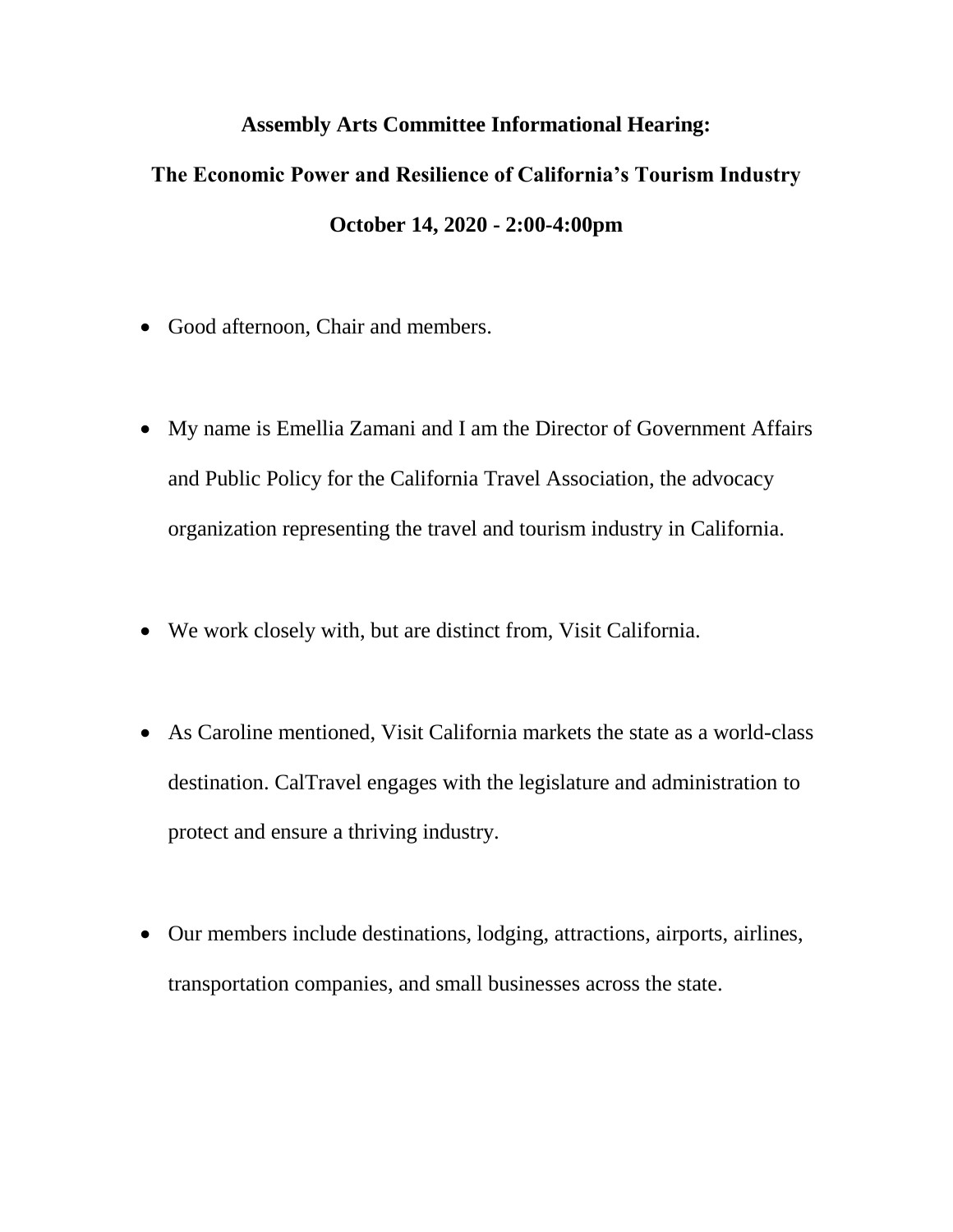- As previously discussed, the leisure and hospitality industry in California has lost over 600,000 jobs since February, a drastic reduction from the 1.2 million jobs tourism provided Californians prior to COVID-19. Many of these jobs will not come back once the state of emergency is over.
- Visit California's revenue, which is funded by private businesses through a self-imposed assessment based on income, has been reduced by more than half.
- This is why CalTravel has been working with Senator McGuire and other tourism champions in the Senate and Assembly, including many members of this committee, to help prioritize a \$45 million allocation for Visit California's marketing efforts through either the budget or a stimulus package.
- This funding would augment Visit California's campaign letting travelers know that California destinations are prioritizing their health and safety and to promote best practices for responsible travel.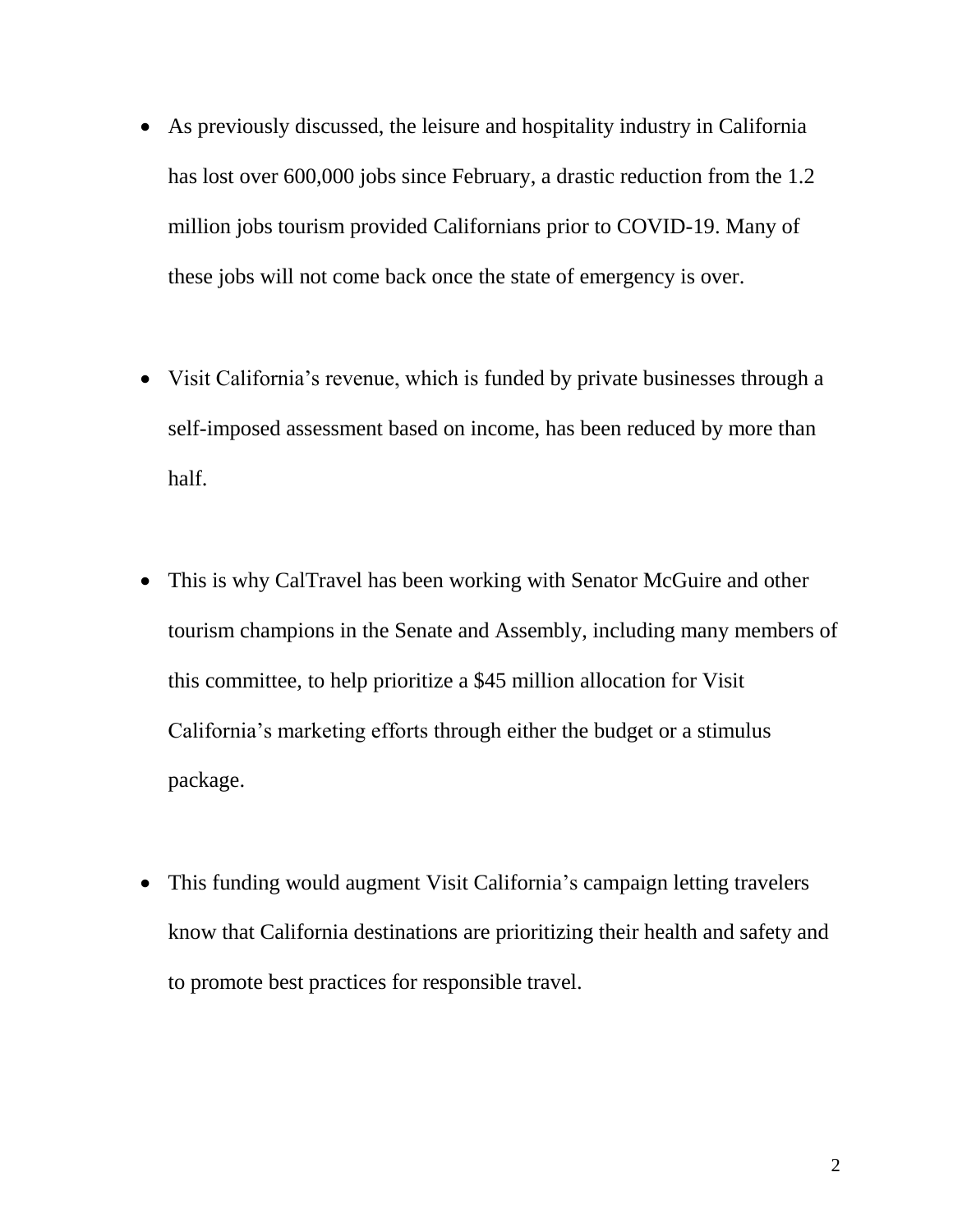- Getting Californians traveling again will enable our small businesses to reopen, get workers back to their jobs, and ultimately help jump start a quick recovery of our economy.
- We know this approach works because we saw it in action after the September 11 attacks.
- Immediately after 9/11, Governor Gray Davis made a one-time allocation to Visit California that fueled a multi-tiered, in-state and drive market campaign designed to give Californians the confidence to rediscover our great state.
- The campaign was successful. In-state travel jumped 10% in 2001 to 2002, and tourism was one of the fastest industries to recover.
- If given an allocation today, it is anticipated that Visit California can generate \$10.3 billion in revenue to California businesses and \$865 million in additional state and local tax revenue.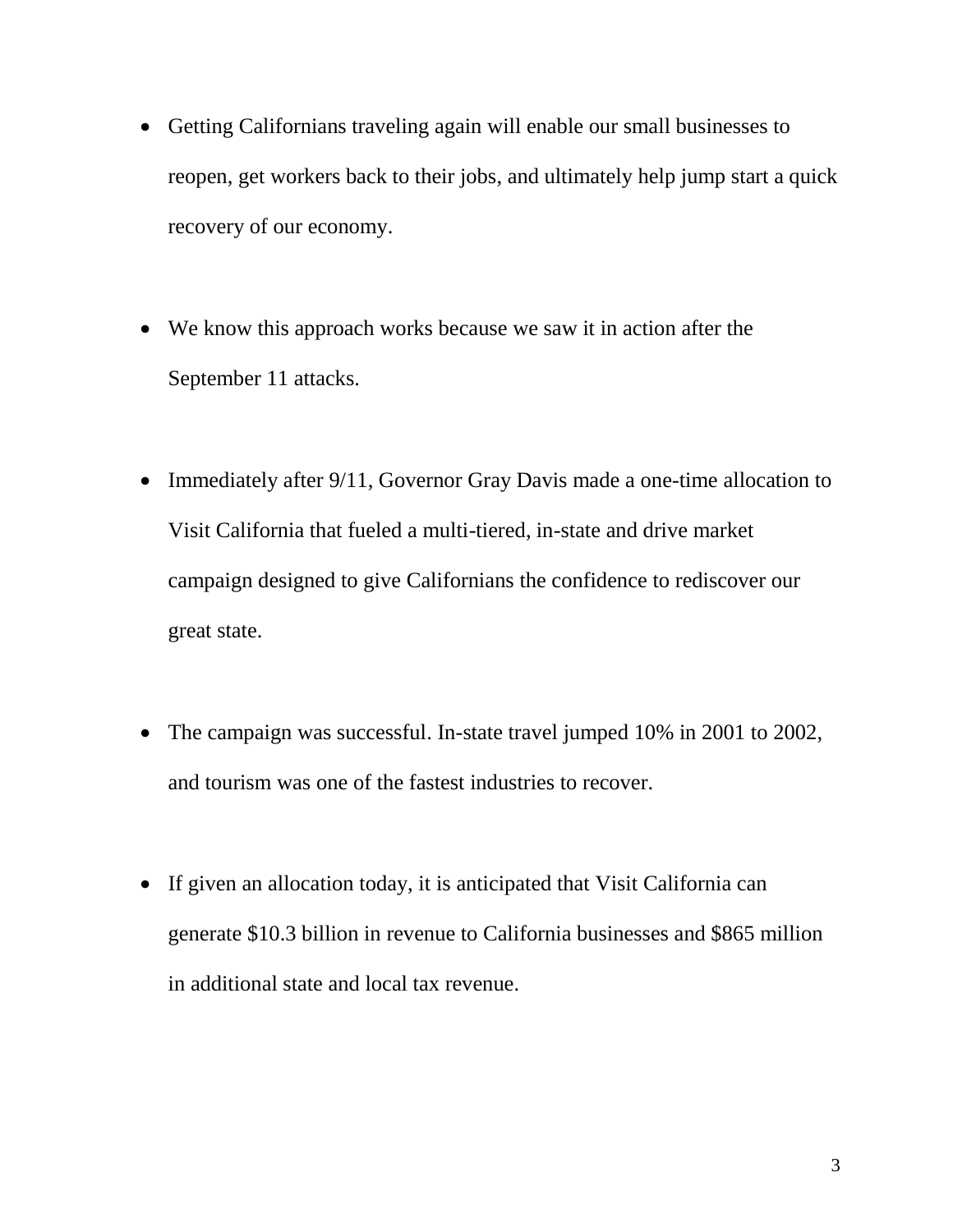- This one-time funding would be an impactful down payment to help California recover from the dire economic impacts of COVID-19.
- Every dollar spent by a traveler powers our local communities many times over.
- The taxes paid by hotel and vacation rental guests directly power local communities across California—46 cities rely on Transient Occupancy Tax revenue to cover at least 30% of their overall general fund expenditures.
- Aside from this critical funding, the Legislature can support our struggling industry in a few other ways.
- With the Federal government unable to come to a consensus on additional financial relief, we would like to see state-level support of businesses shouldering the costs of acquiring PPE and enhanced cleaning and sanitization protocol.
- Another place of support would be to offer a temporary tax credit to Californians to incentivize domestic business and leisure travel in-state, once counties have progressed further along the reopening roadmap.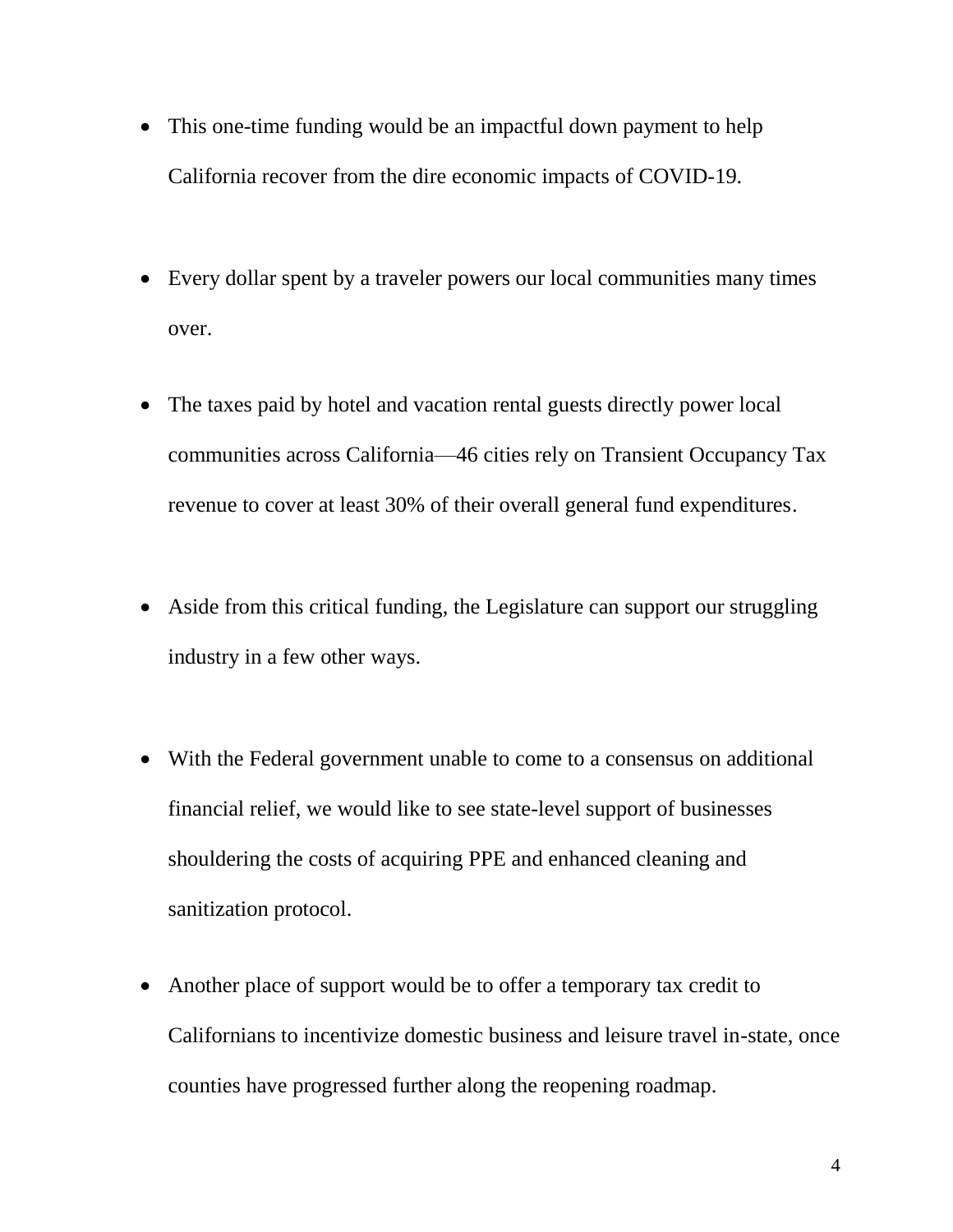- The tax credit would be worth 50% of qualified travel expenses for a limited time period.
- Qualified travel expenses would include any expense over \$50 incurred while traveling in California, away from home, with language to explicitly reference expenses related to meals, lodging, recreation, transportation, amusement or entertainment, business meetings or events, and fuel.
- Finally, we need the Legislature's help advocating for the safe reopening of business meetings.
- Speaking to what Assemblymember Chiu asked during Joe D'Alessandro's prestation, we have been working with the administration on standards, but need approval on guidance and a clear indication of when we can bring back this important segment of the travel industry in order to preserve business that takes years to secure, plan, and execute.
- As it is, we are losing business to other states who are hosting events without evidence of any COVID outbreaks. Indianapolis hosted 18 events in 40 days, with no exhibited increase in cases. One of these events hosted roughly